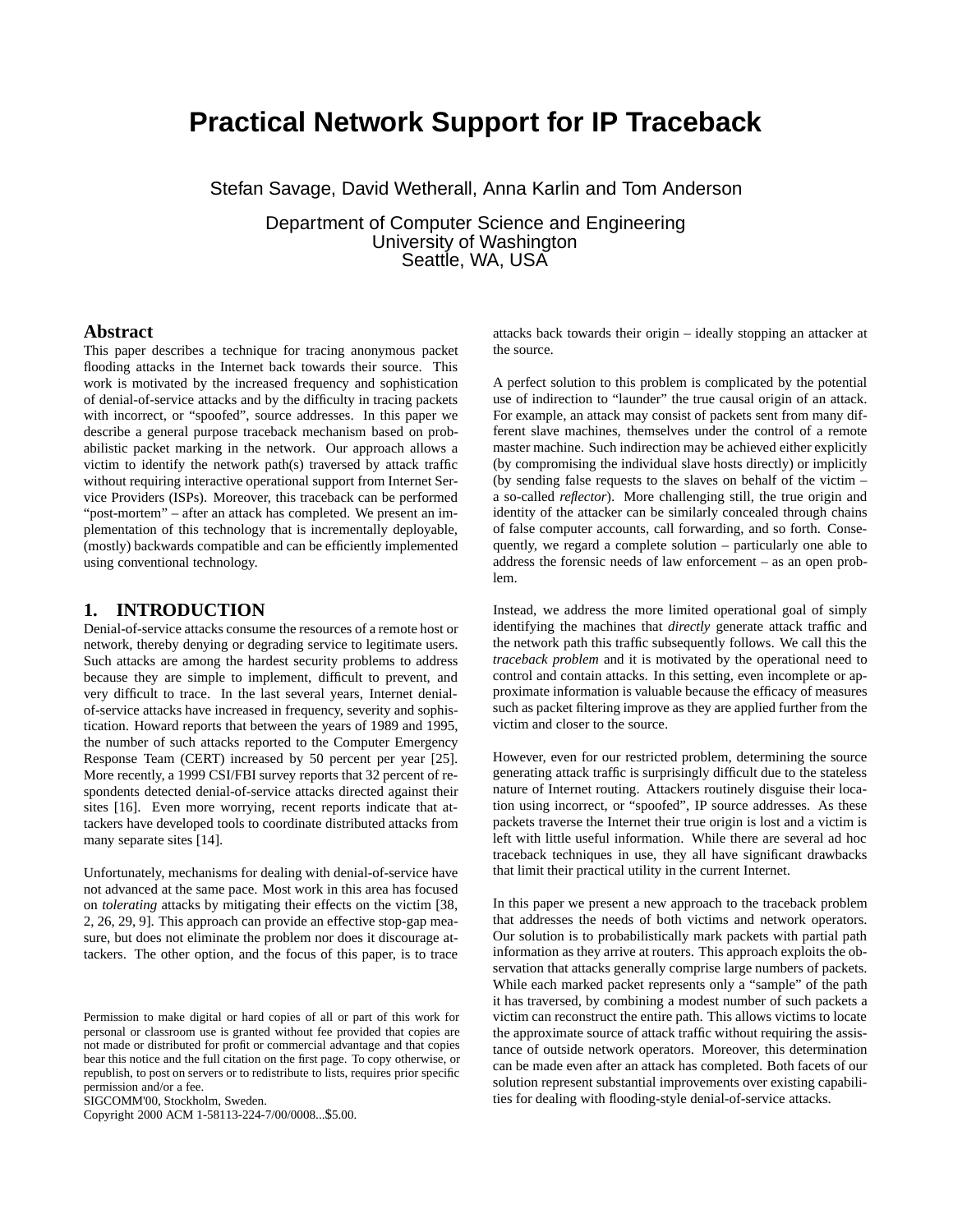A key practical deployment issue with any modification of Internet routers is to ensure that the mechanisms are efficiently implementable, may be incrementally deployed, and are backwards compatible with the existing infrastructure. We describe a traceback algorithm that adds little or no overhead to the router's critical forwarding path and may be incrementally deployed to allow traceback within the subset of routers supporting our scheme. Further, we demonstrate that we can encode the necessary path information in a way that peacefully co-exists with existing routers, host systems and more than 99% of today's traffic.

The rest of this paper is organized as follows: In Section 2, we describe related work concerning IP spoofing and solutions to the traceback problem. Section 3 outlines our basic approach and section 4 characterizes several abstract algorithms for implementing it. In Section 5 we detail a concrete encoding strategy for our algorithm that can be implemented within the current Internet environment. We also present experimental results demonstrating the effectiveness of our solution. In section 6 we discuss the main limitations and weaknesses of our proposal and potential extensions to address some of them. Finally, we summarize our findings in Section 7.

### **2. RELATED WORK**

It has been long understood that the IP protocol permits anonymous attacks. In his 1985 paper on TCP/IP weaknesses, Morris writes:

"The weakness in this scheme [the Internet Protocol] is that the source host itself fills in the IP source host id, and there is no provision in ... TCP/IP to discover the true origin of a packet." [31]

In addition to denial-of-service attacks, IP spoofing can be used in conjunction with other vulnerabilities to implement anonymous one-way TCP channels and covert port scanning [31, 3, 24, 44].

There have been several efforts to reduce the anonymity afforded by IP spoofing. Table 1 provides a subjective characterization of each of these approaches in terms of management cost, additional network load, overhead on the router, the ability to trace multiple simultaneous attacks, the ability trace attacks after they have completed, and whether they are preventative or reactive. We also characterize our proposed traceback scheme according to the same criteria. In the remainder of this section we describe each previous approach in more detail.

### **2.1 Ingress filtering**

One way to address the problem of anonymous attacks is to eliminate the ability to forge source addresses. One such approach, frequently called *ingress filtering*, is to configure routers to block packets that arrive with illegitimate source addresses [20]. This requires a router with sufficient power to examine the source address of every packet and sufficient knowledge to distinguish between legitimate and illegitimate addresses. Consequently, ingress filtering is most feasible in customer networks or at the border of Internet Service Providers (ISP) where address ownership is relatively unambiguous and traffic load is low. As traffic is aggregated from multiple ISPs into transit networks, there is no longer enough information to unambiguously determine if a packet arriving on a particular interface has a "legal" source address. Moreover, on many deployed router architectures the overhead of ingress filter becomes prohibitive on high-speed links.

The principal problem with ingress filtering is that its effectiveness depends on widespread, if not universal, deployment. Unfortunately, a significant fraction of ISPs, perhaps the majority, do not implement this service – either because they are uninformed or have been discouraged by the administrative burden<sup>1</sup>, potential router overhead and complications with existing services that depend on source address spoofing (e.g. some versions of Mobile IP [33] and some hybrid satellite communications architectures). A secondary problem is that even if ingress filtering were universally deployed at the customer-to-ISP level, attackers could still forge addresses from the hundreds or thousands of hosts within a valid customer network [14].

It is clear that wider use of ingress filtering would dramatically improve the Internet's robustness to denial-of-service attacks. At the same time it is prudent to assume that such a system will never be fullproof – and therefore traceback technologies will continue to be important.

### **2.2 Link testing**

Most existing traceback techniques start from the router closest to the victim and interactively test its upstream links until they determine which one is used to carry the attacker's traffic. Ideally, this procedure is repeated recursively on the upstream router until the source is reached. This technique assumes that an attack remains active until the completion of a trace and is therefore inappropriate for attacks that are detected after the fact, attacks that occur intermittently, or attacks that modulate their behavior in response to a traceback (it is prudent to assume the attacker is fully informed). Below we describe two varieties of link testing schemes, *input debugging* and *controlled flooding*.

#### *2.2.1 Input debugging*

Many routers include a feature called *input debugging*, that allows an operator to filter particular packets on some egress port and determine which ingress port they arrived on. This capability is used to implement a trace as follows: First, the victim must recognize that it is being attacked and develop an *attack signature* that describes a common feature contained in all the attack packets. The victim communicates this signature to a network operator, frequently via telephone, who then installs a corresponding input debugging filter on the victim's upstream egress port. This filter reveals the associated input port, and hence which upstream router originated the traffic. The process is then repeated recursively on the upstream router, until the originating site is reached or the trace leaves the ISP's border (and hence its administrative control over the routers). In the later case, the upstream ISP must be contacted and the procedure repeats itself. While such tracing is frequently performed manually, several ISPs have developed tools to automatically trace attacks across their own networks [41].

The most obvious problem with the input debugging approach, even with automated tools, is its considerable management overhead. Communicating and coordinating with network operators at multiple ISPs requires the time, attention and commitment of both the victim and the remote personnel – many of whom have no direct economic incentive to provide aid. If the appropriate network

<sup>1</sup> Some modern routers ease the administrative burden of ingress filtering by providing functionality to automatically check source addresses against the destination-based routing tables (e.g. ip verify unicast reverse-path on Cisco's IOS). This approach is only valid if the route to and from the customer is symmetric – generally at the border of single-homed stub networks.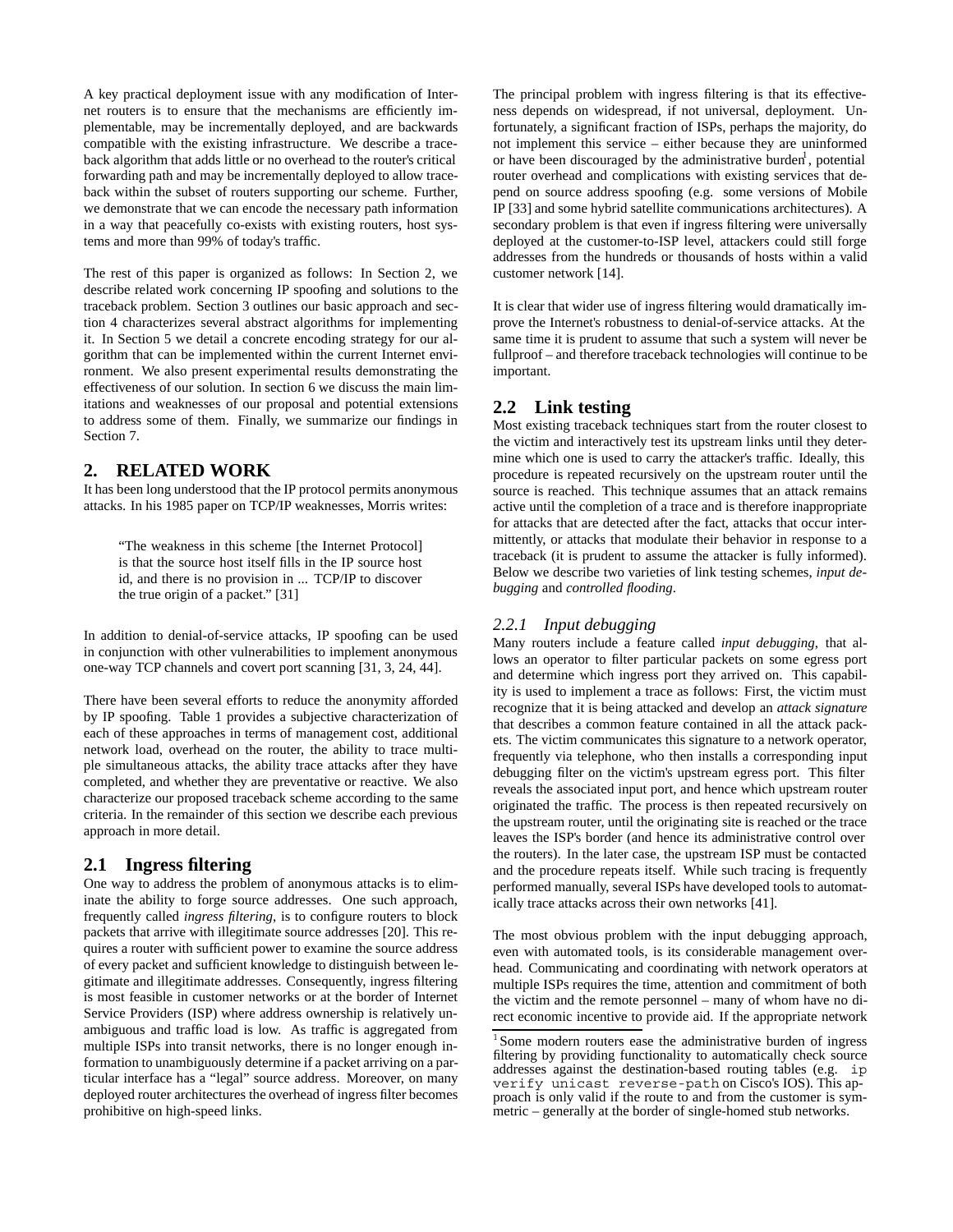|                       | Management | <b>Network</b> | Router   | Distributed | Post-mortem | Preventative/ |
|-----------------------|------------|----------------|----------|-------------|-------------|---------------|
|                       | overhead   | overhead       | overhead | capability  | capability  | reactive      |
| Ingress filtering     | Moderate   | Low            | Moderate | N/A         | N/A         | Preventative  |
| Link testing          |            |                |          |             |             |               |
| Input debugging       | High       | Low            | High     | Good        | Poor        | Reactive      |
| Controlled flooding   | Low        | High           | Low      | Poor        | Poor        | Reactive      |
| Logging               | High       | Low            | High     | Excellent   | Excellent   | Reactive      |
| <b>ICMP</b> Traceback | Low        | Low.           | Low      | Good        | Excellent   | Reactive      |
| Marking               | Low        | Low            | Low      | Good        | Excellent   | Reactive      |

**Table 1: Qualitative comparison of existing schemes for combating anonymous attacks and the probabilistic marking approach we propose.**

operators are not available, if they are unwilling to assist, or if they do not have the appropriate technical skills and capabilities, then a traceback may be slow or impossible to complete [21].

#### *2.2.2 Controlled flooding*

Burch and Cheswick have developed a link testing traceback technique that does not require any support from network operators [6]. We call this technique *controlled flooding* because it tests links by flooding them with large bursts of traffic and observing how this perturbs traffic from the attacker. Using a pre-generated "map" of Internet topology, the victim coerces selected hosts along the upstream route into iteratively flooding each incoming link on the router closest to the victim. Since router buffers are shared, packets traveling across the loaded link – including any sent by the attacker – have an increased probability of being dropped. By observing changes in the rate of packets received from the attacker, the victim can therefore infer which link they arrived from. As with other link testing schemes, the basic procedure is then applied recursively on the next upstream router until the source is reached.

While the scheme is both ingenious and pragmatic, it has several drawbacks and limitations. Most problematic among these is that controlled flooding is itself a denial-of-service attack – exploiting vulnerabilities in unsuspecting hosts to achieve its ends. This drawback alone makes it unsuitable for routine use. Also, controlled flooding requires the victim to have a good topological map of large sections of the Internet in addition to an associated list of "willing" flooding hosts. As Burch and Cheswick note, controlled flooding is also poorly suited for tracing distributed denial-of-service attacks because the link-testing mechanism is inherently noisy and it can be difficult to discern the set of paths being exploited when multiple upstream links are contributing to the attack. Finally, like all link-testing schemes, controlled flooding is only effective at tracing an on-going attack and cannot be used "post-mortem".

#### **2.3 Logging**

An approach suggested in [37] and [41] is to log packets at key routers and then use data mining techniques to determine the path that the packets traversed. This scheme has the useful property that it can trace an attack long after the attack has completed. However, it also has obvious drawbacks, including potentially enormous resource requirements (possibly addressed by sampling) and a large scale inter-provider database integration problem. We are unaware of any commercial organizations using a fully operational traceback approach based on logging<sup>2</sup>.

# **2.4 ICMP Traceback**

Since the first writing of this paper, a new traceback proposal bas emerged based on the use of explicit router-generated ICMP traceback messages [4]. The principle idea in this scheme is for every router to sample, with low probability (e.g.,  $1/20,000$ ), one of the packets it is forwarding and copy the contents into a special ICMP traceback message including information about the adjacent routers along the path to the destination. During a flooding-style attack, the victim host can then use these messages to reconstruct a path back to the attacker. This scheme has many benefits compared to previous work and is in many ways similar to the packet marking approach we have taken. However, there are several disadvantages in the current design that complicate its use. Among these: ICMP traffic is increasingly differentiated and may be filtered or rate limited differently from normal traffic, the ICMP Traceback message relies on an input debugging capability (i.e. the ability to associate a packet with the input port and/or MAC address on which it arrived) that is not available in some router architectures, if only some of the routers participate it seems difficult to positively "connect" traceback messages from participating routers separated by a non-participating router, and finally, it requires a key distribution infrastructure to deal with the problem of attackers sending false ICMP Traceback messages. That said, we believe that the scheme is promising and that hybrid approaches combining it with some of the algorithms we propose are likely to be quite effective.

### **3. OVERVIEW**

Burch and Cheswick mention the possibility of tracing flooding attacks by "marking" packets, either probabilistically or deterministically, with the addresses of the routers they traverse [6]. The victim uses the information in the marked packets to trace an attack back to its source. This approach has not been previously explored in any depth, but has many potential advantages. It does not require interactive cooperation with ISPs and therefore avoids the high management overhead of input debugging. Unlike controlled flooding, it does not require significant additional network traffic and can potentially be used to track multiple attacks. Moreover, like logging, packet marking can be used to trace attacks "post-mortem" – long after the attack has stopped. Finally, we have found that marking algorithms can be implemented without incurring any significant overhead on network routers. The remainder of this paper focuses on fully exploring and characterizing this approach.

### **3.1 Definitions**

Figure 1 depicts the network as seen from a victim  $V$ . For the purposes of this paper, V may be a single host under attack, or a network border device such as a firewall or intrusion detection system that represents many such hosts. Every potential *attack origin*  $A_i$  is a leaf in a tree rooted at V and every router  $R_i$  is an internal

<sup>2</sup> Historically, the T3-NFSNET *did* log network-to-network traffic statistics and these were used on at least one occasion to trace IP spoofing attacks to an upstream provider [43].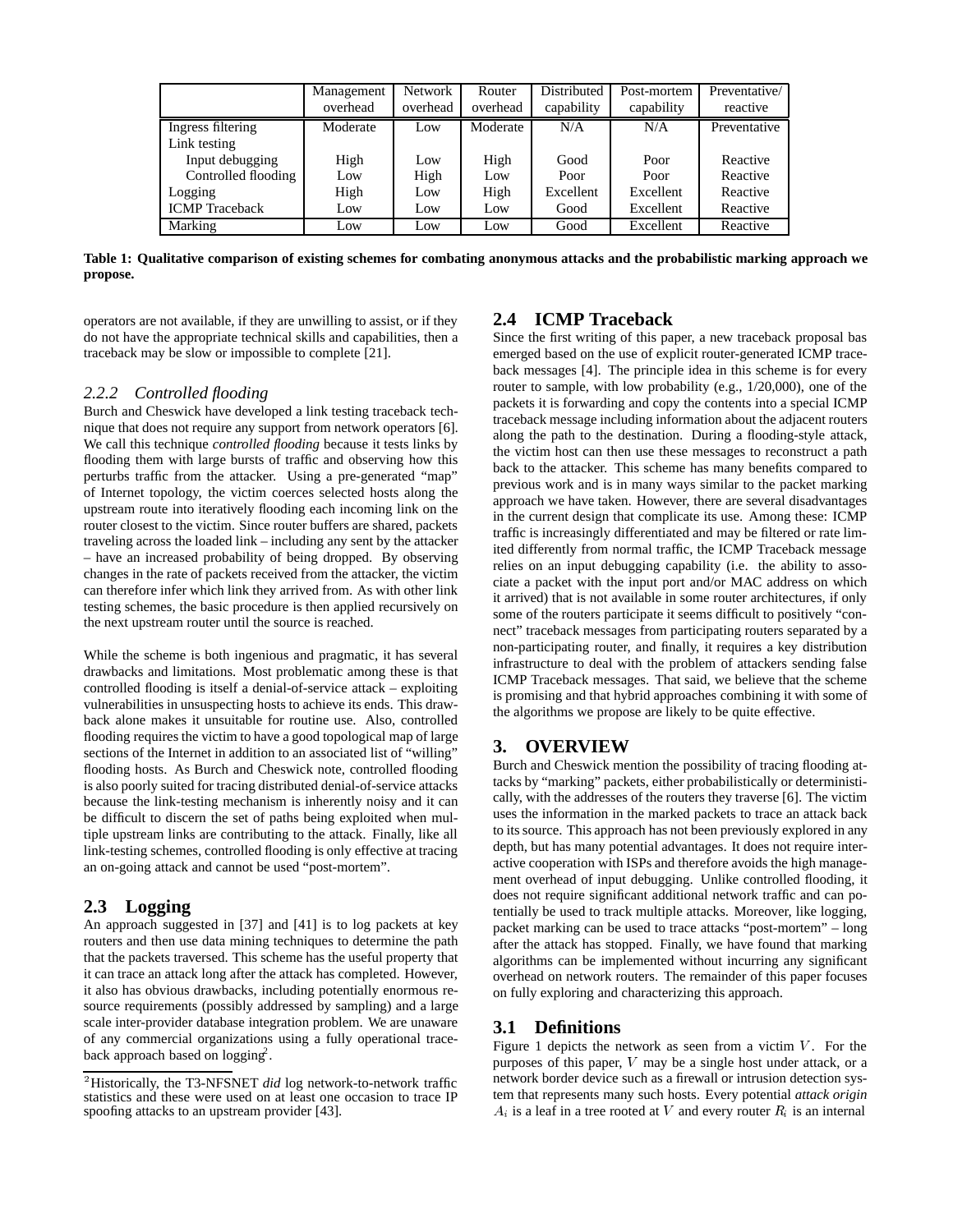

**Figure 1: Network as seen from the victim of an attack,** V **. Routers are represented by**  $R_i$ , and potential attackers by  $A_i$ . **The dotted line represents a particular** *attack path* **between an attacker and the victim.**

node along a path between some Ai and <sup>V</sup> . The *attack path* from  $A_i$  is the unique ordered list of routers between  $A_i$  and V. For instance, if an attack originates from  $A_2$  then to reach V it must first traverse the path  $R_6$ ,  $R_3$ ,  $R_2$ , and  $R_1$  – as shown by the dotted line in Figure 1.

The *exact traceback* problem is to determine the attack path and the associated attack origin for each attacker. However, solving this problem is complicated by several practical limitations. The exact attack origin may never be revealed (even MAC source addresses may be spoofed) and a wily attacker may send false signals to "invent" additional routers in the traceback path. We address these issues in section 6, but for now we restrict our discussion to solving a more limited problem. We define the *approximate traceback* problem as finding a candidate attack path for each attacker that contains the true attack path as a suffix. We call this the *valid suffix* of the candidate path. For example,  $(R_5, R_6, R_3, R_2, R_1)$  is a valid approximate solution to Figure 1 because it contains the true attack path as a suffix. We say a solution to this problem is *robust* if an attacker cannot prevent the victim from discovering candidate paths containing the valid suffix.

All marking algorithms have two components: a *marking procedure* executed by routers in the network and a *path reconstruction procedure* implemented by the victim. A router "marks" one or more packets by augmenting them with additional information about the path they are traveling. The victim attempts to reconstruct the attack path using only the information in these marked packets. The *convergence time* of an algorithm is the number of packets that the victim must observe to reconstruct the attack path.

#### **3.2 Basic assumptions**

The design space of possible marking algorithms is large, and to place our work in context we identify the assumptions that motivate and constrain our design:

- an attacker may generate any packet,
- multiple attackers may conspire,
- attackers may be aware they are being traced,
- packets may be lost or reordered,
- attackers send numerous packets,
- the route between attacker and victim is fairly stable,
- routers are both CPU and memory limited, and
- routers are not widely compromised.

The first four assumptions represent conservative assessments of the abilities of the modern attackers and limitations of the network. Designing a traceback system for the Internet environment is extremely challenging because there is very little that can be trusted. In particular, the attacker's ability to create arbitrary packets significantly constrains potential solutions. When a router receives a packet, it has no way to tell whether that packet has been marked by an upstream router or if the attacker simply has forged this information. In fact, the only invariant that we can depend on is that a packet from the attacker must traverse all of the routers between it and the victim.

The remaining assumptions reflect the basis for our design and deserve additional discussion. First, denial-of-service attacks are only effective so long as they occupy the resources of the victim. Consequently, most attacks are comprised of thousands or millions of packets. Our approach relies on this property because we mark each packet with only a small piece of path state and the victim must observe many such packets to reconstruct the complete path back the the attacker. If many attacks emerge that require only a single packet to disable a host (e.g. ping-of-death [11]), then this assumption may not hold (although we note that even these attacks require multiple packets to *keep* a machine down).

Second, measurement evidence suggests that while Internet routes do change, it is extremely rare for packets to follow many different paths over the short time-scales of a traceback operation (seconds in our system) [32]. This assumption greatly simplifies the role of the victim, since it can therefore limit its consideration to a single primary path for each attacker. If the Internet evolves to allow significant degrees of multi-path routing then this assumption may not hold.

Third, while there have been considerable improvements in router implementation technology, link speeds have also increased dramatically. Consequently, we assert that any viable implementation must have low per-packet overhead and must not require per-flow state. Significantly simpler schemes than ours can be implemented if we assume that routers are not resource constrained.

Finally, since a compromised router can effectively eliminate any information provided by upstream routers, it is effectively indistinguishable from an attacker. In such circumstances, the security violation at the router must be addressed first, before any further traceback is attempted. In normal circumstances, we believe this is an acceptable design point. However, if non-malicious, but information hiding, routing infrastructures become popular, such as described in [22, 35], then this issue may need to be revisited.

# **4. BASIC MARKING ALGORITHMS**

In this section we describe a series of marking algorithms – starting from the most simple and advancing in complexity. Each algorithm attempts to solve the approximate traceback problem in a manner consistent with our assumptions.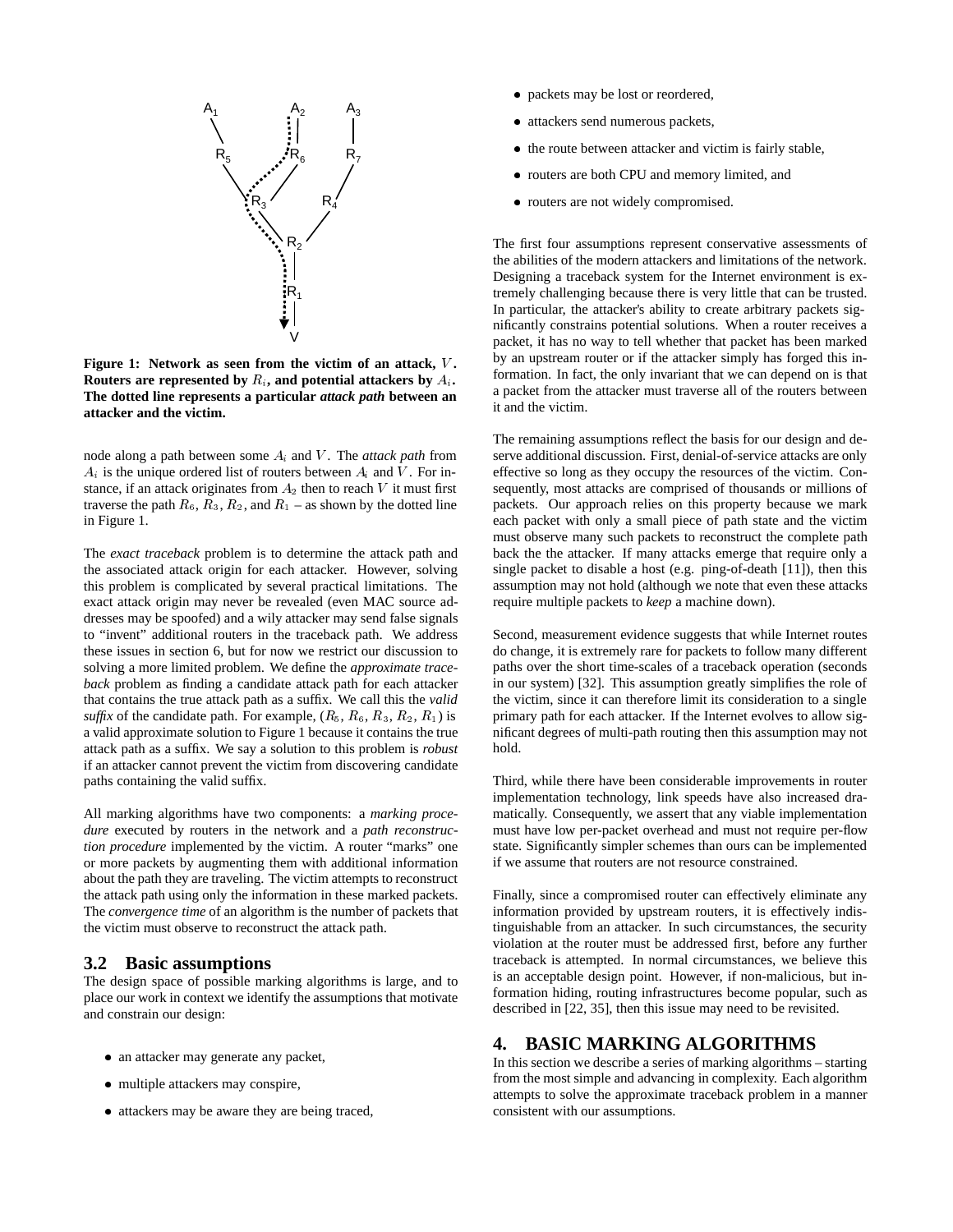*Marking procedure at router* R*:* for each packet  $w$ , append  $R$  to  $w$ 

*Path reconstruction procedure at victim* v*:* for any packet  $w$  from attacker extract path  $(R_i..R_j)$  from the suffix of w

**Figure 2: Node append algorithm.**

### **4.1 Node append**

The simplest marking algorithm – conceptually similar to the IP Record Route option [34] – is to append each node's address to the end of the packet as it travels through the network from attacker to victim (see Figure 2). Consequently, every packet received by the victim arrives with a complete ordered list of the routers it traversed – a built-in attack path.

The node append algorithm is both robust and extremely quick to converge (a single packet), however it has several serious limitations. Principal among these is the infeasibly high router overhead incurred by appending data to packets in flight. Moreover, since the length of the path is not known *a priori*, it is impossible to ensure that there is sufficient unused space in the packet for the complete list. This can lead to unnecessary fragmentation and bad interactions with services such as MTU discovery [30]. This problem cannot be solved by reserving "enough" space, as the attacker can completely fill any such space with false, or misleading, path information.

### **4.2 Node sampling**

To reduce both the router overhead and the per-packet space requirement, we can sample the path one node at a time instead of recording the entire path. A single static "node" field is reserved in the packet header – large enough to hold a single router address (i.e. 32 bits for IPv4). Upon receiving a packet, each router chooses to write its address in the node field with some probability  $p$ . After enough packets have been sent, the victim will have received at least one sample for every router in the attack path. As stated in section 3, we assume that the attacker sends enough packets and the route is stable enough that this sampling can converge.

Although it might seem impossible to reconstruct an ordered path given only an unordered collection of node samples, it turns out that with a sufficient number of trials, the order can be deduced from the relative number of samples per node. Since routers are arranged serially, the probability that a packet will be marked by a router and then left unmolested by all downstream routers is a strictly decreasing function of the distance to the victim. If we constrain  $p$  to be identical at each router, then the probability of receiving a marked packet from a router d hops away is  $p(1-p)^{d-1}$ . Since this function is monotonic in the distance from the victim, ranking each router by the number of samples it contributes will tend to produce the accurate attack path. The full algorithm is shown in Figure 3.

Putting aside for the moment the difficulty in changing the IP header to add a 32-bit node field, this algorithm is efficient to implement because it only requires the addition of a write and checksum update to the forwarding path. Current high-speed routers already must perform these operations efficiently to update the *time-to-live* field on each hop. Moreover, if  $p > 0.5$  then this algorithm is robust against a single attacker because there is no way for an attacker to insert a "false" router into the path's valid suffix by contributing

*Marking procedure at router* <sup>R</sup>*:* for each packet w let  $x$  be a random number from  $[0..1)$ if  $x < p$  then, write  $R$  into  $w$  node *Path reconstruction procedure at victim* v*:* let  $NodeTbl$  be a table of tuples (node,count) for each packet w from attacker  $z :=$ lookup w.node in  $NodeTbl$ if  $z$  != NIL then increment <sup>z</sup>.count else insert tuple (w.node,1) in  $NodeTbl$ sort NodeT bl by count extract path  $(R_i..R_j)$  from ordered node fields in  $NodeTbl$ 

#### **Figure 3: Node sampling algorithm.**

more samples than a downstream router, nor to reorder valid routers in the path by contributing more samples than the difference between any two downstream routers.

However, there are also two serious limitations. First, inferring the total router order from the distribution of samples is a slow process. Routers far away from the victim contribute relatively few samples (especially since  $p$  must be large) and random variability can easily lead to misordering unless a very large number of samples are observed. For instance, if  $d = 15$  and  $p = 0.51$ , the receiver must receive more than 42,000 packets on average before it receives a *single* sample from the furthest router. To guarantee that the order is correct with 95% certainty requires more than seven times that number.

Second, if there are multiple attackers then multiple routers may exist at the same distance – and hence be sampled with the sample probability. Therefore, this technique is not robust against multiple attackers.

### **4.3 Edge sampling**

A straightforward solution to these problems is to explicitly encode *edges* in the attack path rather than simply individual nodes. To do this, we would need to reserve *two* static address-sized fields, *start* and *end*, in each packet to represent the routers at each end of a link, as well as an additional small field to represent the distance of an edge sample from the victim.

When a router decides to mark a packet, it writes its own address into the start field and writes a zero into the distance field. Otherwise, if the distance field is already zero this indicates that the packet was marked by the previous router. In this case, the router writes its own address into the end field – thereby representing the edge between itself and the previous router. Finally, if the router doesn't mark the packet then it always increments the distance field. This somewhat baroque signaling mechanism allows edge sampling to be incrementally deployed – edges are constructed only between participating routers.

The mandatory increment is *critical* to minimize spoofing by an attacker. When the packet arrives at the victim its distance field represents the number of hops traversed since the edge it contains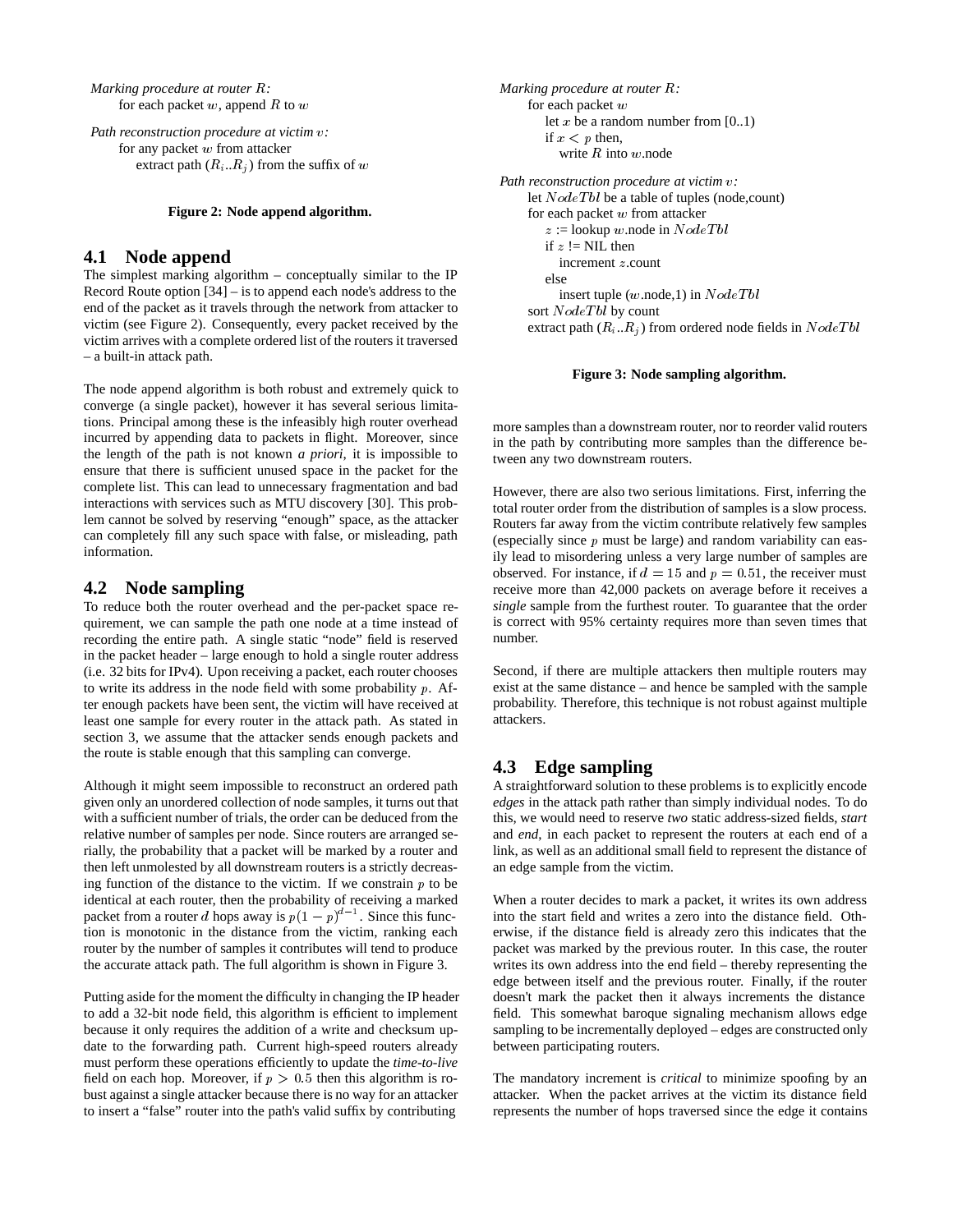```
Marking procedure at router R:
    for each packet w
        let x be a random number from [0..1)if x < p then
          write R into w start and 0 into w distance
       else
          if w.distance = 0 then
             write R into w end
          increment w.distance
```

```
Path reconstruction procedure at victim v:
     let G be a tree with root vlet edges in G be tuples (start,end,distance)
     for each packet w from attacker
        if w.distance = 0 then
           insert edge (w.\text{start},v,0) into Gelse
```
insert edge  $(w.\text{start},w.\text{end},w.\text{distance})$  into  $G$ remove any edge  $(x,y,d)$  with  $d \neq$  distance from x to v in G extract path  $(R_i..R_j)$  by enumerating acyclic paths in G

#### **Figure 4: Edge sampling algorithm.**

was sampled.<sup>3</sup> Any packets written by the attacker will necessarily have a distance greater or equal to the length of the true attack path. Therefore, a single attacker is unable to forge any edge between themselves and the victim (for a distributed attack, of course, this applies only to the closest attacker) and the victim does not have to worry about "chaff" while reconstructing the valid suffix of the attack path. Consequently, since we no longer use the sampling rank approach to distinguish "false" samples, we are free to use arbitrary values for the marking probability p.

The victim uses the edges sampled in these packets to create a graph (much as in Figure 1) leading back to the source, or sources, of attack. The full algorithm is described in Figure 4. Because the probability of receiving a sample is geometrically smaller the further away it is from the victim, the time for this algorithm to converge is dominated by the the time to receive a sample from the furthest router,  $\frac{1}{p(1-p)^{d-1}}$  in expectation, for a router d hops away. However, there is a small probability that we will receive a sample from the furthest router, but not from some nearer router. We can bound this effect to a factor of  $ln(d)$  by the following argument: We conservatively assume that samples from all of the  $d$  routers appear with the same likelihood as the furthest router. Since these probabilities are disjoint, the probability that a given packet will deliver a sample from some router is at least  $dp(1-p)^{d-1}$ . Finally, as per the well-known *coupon collector* problem, the number of trials required to select one of each of  $d$  equi-probable items is  $d(ln(d) + O(1))$  [19]. Therefore, the number of packets, X, required for the victim to reconstruct a path of length  $d$  has the following bounded expectation:

$$
E(X) < \frac{\ln(d)}{p(1-p)^{d-1}}
$$

For example, if  $p = \frac{1}{10}$ , and the attack path has a length of 10,

then a victim can typically reconstruct this path after receiving 75 packets from the attacker. While this choice of  $p = \frac{1}{d}$  is optimal, the convergence time is not overly sensitive to this parameter for the path lengths that occur in the Internet. So long as  $p \leq \frac{1}{d}$ , the results are generally within a small constant of optimal. In the rest of this paper we will use  $p = \frac{1}{25}$  since few paths exceed this length [7, 42, 17]. For comparison, the previous example converges with only 108 packets using  $p = \frac{1}{25}$ .

This same algorithm can efficiently discern multiple attacks because attackers from different sources produce disjoint edges in the tree structure used during reconstruction. The number of packets needed to reconstruct each path is independent, so the number of packets needed to reconstruct all paths is a linear function of the number of attackers. Finally, edge sampling is also robust. That is it is impossible for any edge closer than the closest attacker to be spoofed, due to the robust distance determination. Conversely, in a distributed attack this also means that it is impossible to trust the contents of any edge *further* away than the closest attacker. As with the ICMP Traceback approach [4], an additional mechanism incorporating a shared secret is required to completely address the problem of attackers spoofing edges.

Of course, a significant practical limitation of this approach is that it requires additional space in the IP packet header and therefore is not backwards compatible. In the next section we discuss a modified version of edge-sampling that addresses this problem, albeit at some cost in performance and a reduction in robustness during large distributed attacks.

#### **5. ENCODING ISSUES**

The edge sampling algorithm requires 72 bits of space in every IP packet (two 32-bit IP addresses and 8 bits for distance to represent the theoretical maximum number of hops allowed using IP). It would be possible to directly encode these values into an MPLS label stack [36], to enable traceback within a single homogeneous ISP network. However, our focus is on a heterogeneous environment based purely on IP datagrams. One obvious approach is to store the edge sample data in an IP option, but this is a poor choice for many of the same reasons that the node append algorithm is infeasible – appending additional data to a packet in flight is expensive and there may not be sufficient space to append this data. We could also send this data out-of-band – in a separate packet – but this would add both router and network overhead plus the complexity of a new and incompatible protocol.

Instead, we have developed a modified version of edge sampling that dramatically reduces the space requirement in return for a modest increase in convergence time and a reduction in robustness to multiple attackers. Following an analysis of our algorithm we explore the practical implementation issues and discuss one concrete encoding of this scheme based on overloading the 16-bit IP *identification* field used for fragmentation. Any solution involving such overloading necessarily requires compromises and we stress that our solution reflects only one design point among many potential implementation tradeoffs for this class of algorithm and *does not* necessarily reflect an optimal balance among them.

### **5.1 Compressed edge fragment sampling**

We use three techniques to reduce per-packet storage requirements while preserving robustness. First, we encode each edge in half the space by representing it as the *exclusive-or* (XOR) of the two IP addresses making up the edge, as depicted in Figure 5. When

<sup>&</sup>lt;sup>3</sup>It is important that distance field is updated using a saturating addition. If the distance field were allowed to wrap, then the attacker could spoof edges close to the victim by sending packets with a distance value close to the maximum.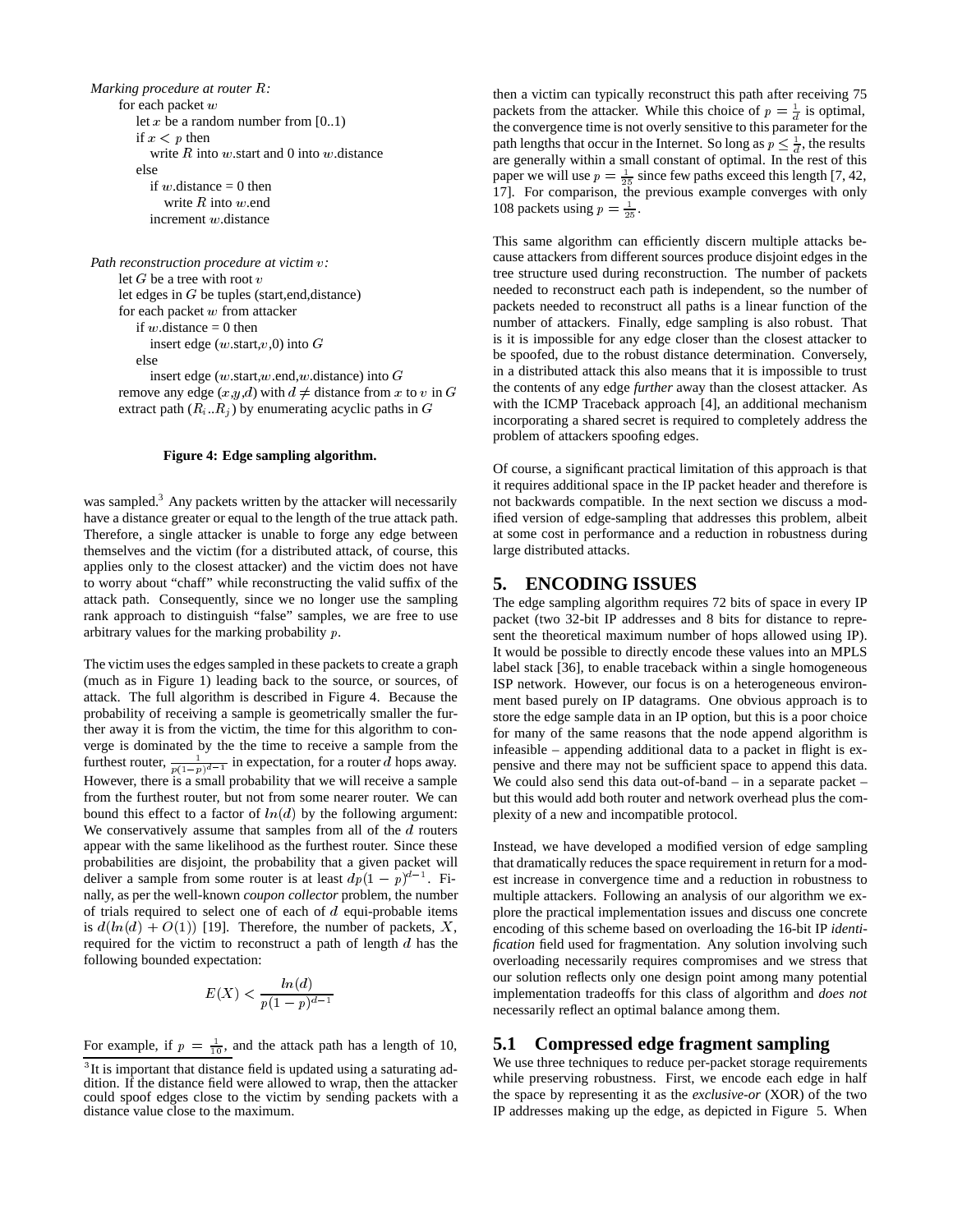

**Figure 5: Edge data can be communicated in half the space by sending the XOR of the two nodes (i.e. router IP addresses) making up an edge, rather than sending each node separately.** Over time the victim receives the messages  $d$ ,  $c \oplus d$ ,  $b \oplus c$ , and  $a \oplus b$ . By XORing these messages together the original path can **be reconstructed.**



**Figure 6: Each router calculates a uniform hash of its IP address once, at startup, using a well-known function. This hash is interleaved with the original IP address (the original address on odd bits, the hash on even bits). The resulting quantity is then broken into k fragments, which the router selects among randomly when marking a packet. Although it is not shown, each of these fragments is further labeled with its offset. The next downstream router uses this offset to select the appropriate fragment to XOR – thereby encoding part of an edge.**

some router decides to mark a packet it writes its address, a, into the packet. The following router,  $b$ , notices that the distance field is 0 and (assuming it does not mark the packet itself) reads a from the packet, XORs this value with its own address and writes the resulting value,  $a \oplus b$ , into the packet. We call the resulting value the *edge-id* for the edge between a and b. The edge-ids in the packets received by the victim always contain the XOR of two adjacent routers, except for samples from routers one hop away from the victim, which arrive unmodified. Since  $b \oplus a \oplus b = a$ , marked packets from the final router can be used to decode the previous edge id, and so on, hop-by-hop until we reach the first router.

Our second modification further reduces our per-packet space requirements by subdividing each edge-id into some number,  $k$ , of smaller non-overlapping fragments. When a router decides to mark a packet, it selects one of these fragments at random and stores it in the packet. We use a few additional bits  $(log_2 k)$  to store the offset of this fragment within the original address – this is necessary to ensure that both fragments making up an edge-id are taken from the same offset. If enough packets are sent by the attacker, the victim will eventually receive all fragments from all edge-ids.



**Figure 7: When reconstructing a candidate edge, the victim combines k fragments to produce a bit string. By deinterleaving this string, the address portion and the hash portion are extracted. We recalculate the hash over this address portion using the same hash function used by the router. If the resulting hash is the same as the hash portion extracted, then the address is accepted as valid. This procedure protects against accidentally combining fragments of different edges.**

Finally, unlike full IP addresses, edge-id fragments are not unique and multiple fragments from different edge-ids may have the same value. If there are multiple attackers, a victim may receive multiple edge fragments with the same offset and distance. To reduce the probability that we accidentally reconstruct a "false" edge-id by combining fragments from different paths, we add a simple error detection code to our algorithm. We *increase* the size of each router address, and hence each edge-id, by bit-interleaving its IP address with a random hash of itself (depicted in Figure 6). As described earlier, this value is split into fragments, each fragment is selected randomly and stored with an offset, and downstream routers use XOR to combine fragments at the same offset to make up edge-id fragments. The victim constructs *candidate edge-ids* by combining all combinations of fragments at each distance with disjoint offset values. As shown in Figure 7, a candidate edge-id is only accepted if the hash portion matches the data portion for each of its two nodes. As we increase the size of the hash, the probability of a collision is reduced. We provide a describe the full procedure in Figure 8.

The expected number of packets for this algorithm to converge is similar to the edge sampling approach, except now we need  $k$  fragments for each edge-id, rather than just one, a total of kd fragments. If we again assume conservatively that each of these fragments is delivered equi-probably with probability  $p(1-p)^{d-1}$ , the expected number of packets required for path reconstruction is bounded by:

$$
E(X) < \frac{k \cdot \ln(kd)}{p(1-p)^{d-1}}
$$

For example, if there are 8 fragments per edge-id, an attacker is 10 hops away, and  $p = \frac{1}{25}$ , then a victim can reconstruct the full path after receiving slightly less than 1,300 packets on average. Using techniques similar to those used to show sharp concentration results for the coupon collectors problem, we can further show that the approximate the number of packets required to ensure that a path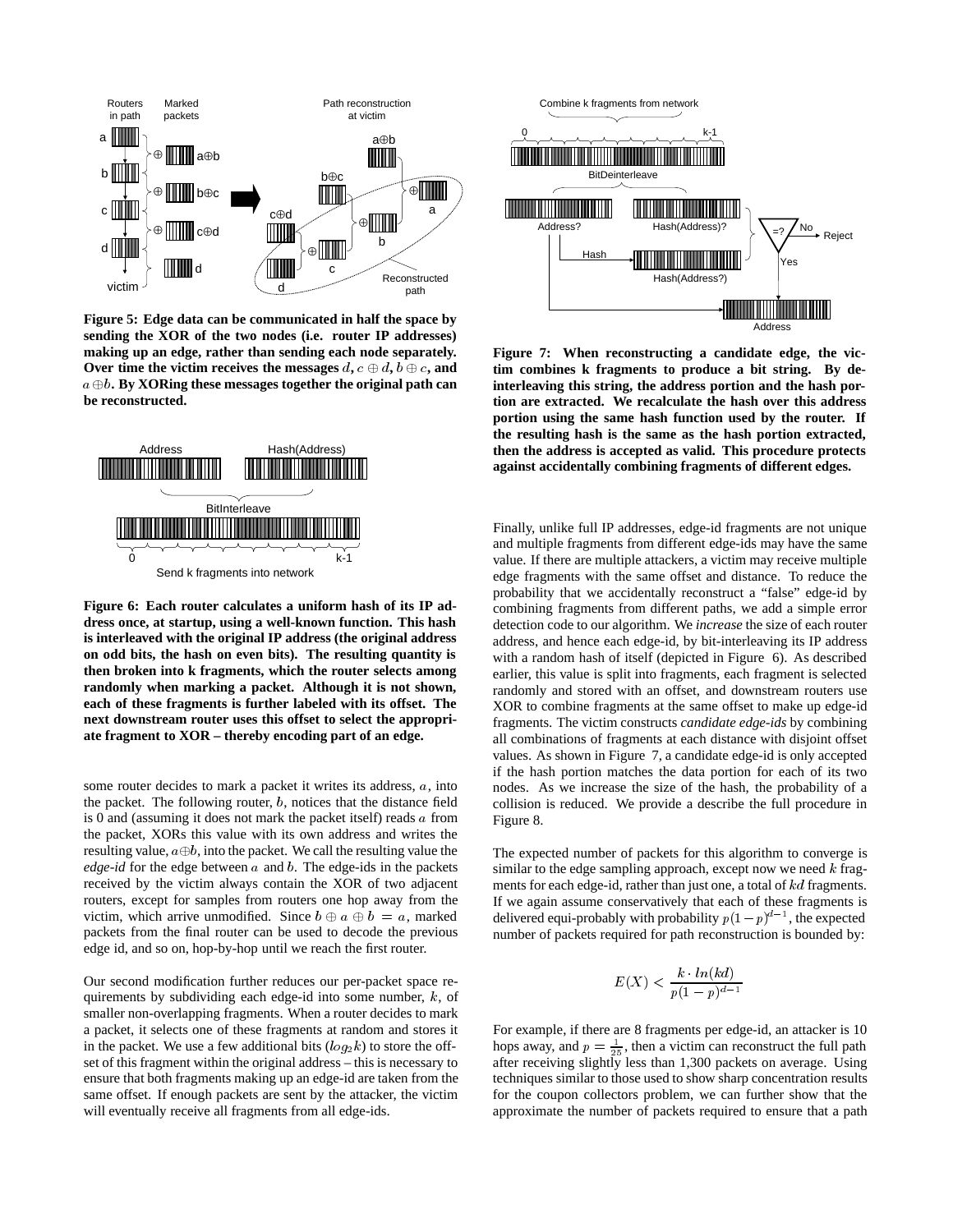```
Marking procedure at router R:
     let R' = \text{BitIntereave}(R, \text{Hash}(R))let k be the number of non-overlapping fragments in R'for each packet wlet x be a random number from [0..1)if x < p then
          let o be a random integer from [0..k - 1]let f be the fragment of R' at offset owrite f into w. frag
          write 0 into w.distance
          write o into w.offset
        else
          if w.distance = 0 then
             let f be the fragment of R' at offset w.offset
             write f \oplus w.frag into w.frag
          increment w.distance
Path reconstruction procedure at victim v:
    let FragTbl be a table of tuples (frag,offset,distance)
    let G be a tree with root v
```
let edges in G be tuples (start,end,distance) let  $maxd := 0$ let  $last := v$ for each packet w from attacker F ragT bl.Insert(w.frag,w.offset,w.distance) if w.distance  $>$  max $d$  then  $maxd := w$ .distance for  $d := 0$  to  $maxd$ for all ordered combinations of fragments at distance d construct edge z if  $d \neq 0$  then  $z := z \oplus last$ if Hash(EvenBits( $z$ )) = OddBits( $z$ ) then insert edge  $(z,EvenBits(z),d)$  into G  $last := EvenBits(z)$ : remove any edge  $(x,y,d)$  with  $d \neq$  distance from x to v in G extract path  $(R_i..R_j)$  by enumerating acyclic paths in G

#### **Figure 8: Compressed edge fragment sampling algorithm.**

can be reconstructed with probability  $1 - \frac{1}{6}$  is:

$$
\frac{k \cdot ln(kdc)}{p(1-p)^{d-1}}
$$

packets. To completely reconstruct the previous path with 95% certainty should require no more than 2150 packets. Many denialof-service attacks send this many packets in a few seconds.

Finally, we explore the robustness of this algorithm with respect to multiple attackers. For a random hash of length  $h$ , the probability of accepting an arbitrarily constructed candidate edge-id is  $\frac{1}{2^h}$ . In the event that there are  $m$  attackers, then at any particular distance  $d$ , in the worst case there may be up to  $m$  distinct routers.<sup>4</sup> Consequently the probability that any edge-id at distance  $d$  is accepted incorrectly is at most:

$$
1-(1-\frac{1}{2^h})^{m^k}
$$



**Figure 9: Encoding edge fragments into the IP identification field.**

since there are  $m^k$  possible combinations of fragments in the worst case. For  $h = 32$  and  $k = 4$  this means that 100 distinct routers at the same distance (i.e. disjoint attack paths) will be resolved with no errors with a probability of better than 97%. For  $h = 32$ and  $k = 8$ , (the values we use for our implementation) the same certainty can only be provided for 10 distinct routers at the same distance. Our use of the XOR function further complicates reconstruction since all combinations of XOR values must be tried as attack paths diverge. This is somewhat mitigated as the probability of propagating an error from a single edge all the way to the attacker is is extremely small because the resulting edge-id, when XORed with the previous edge-id, must again produce a correct hash.

The most significant drawback to this scheme is the large number of combinations that must be considered as the multiple attack paths diverge. While these combinations can be computed off-line, for large values of  $k$  and  $m$  even this can become intractable. For example, even with  $k = 8$  and  $m = 10$ , if the separate attack paths diverge such that there are 10 completely independent edges per attacker, this will require roughly a billion combinations to be considered. Consequently, there is a design tension in the size of  $k$ per-packet space overhead is reduced by a larger  $k$ , while computational overhead and robustness benefits from a smaller k.

#### **5.2 IP header encoding**

To allow for practical deployment requires that we "overload" existing header fields in a manner that will have minimal impact on existing users. This is a difficult task, especially given that even after prodigious effort we require 16 bits of space. Nonetheless, we believe it possible to obtain this space by overloading the 16-bit IP identification field. This field is currently used to differentiate IP fragments that belong to different packets. We describe our proposed encoding below, and then discuss the issues of backwardscompatibility that it raises. However, we note that because the issue of backwards-compatible encoding is largely separate from our traceback algorithms, we could adopt any reasonable encoding that comes to light.

Figure 9 depicts our choice for partitioning the identification field: 3 offset bits to represent 8 possible fragments, 5 bits to represent

<sup>&</sup>lt;sup>4</sup>In practice, the number of distinct routers is likely to be smaller for the portion of the path closest to the receiver, since many attackers will still share significant portions of their attack path with one another.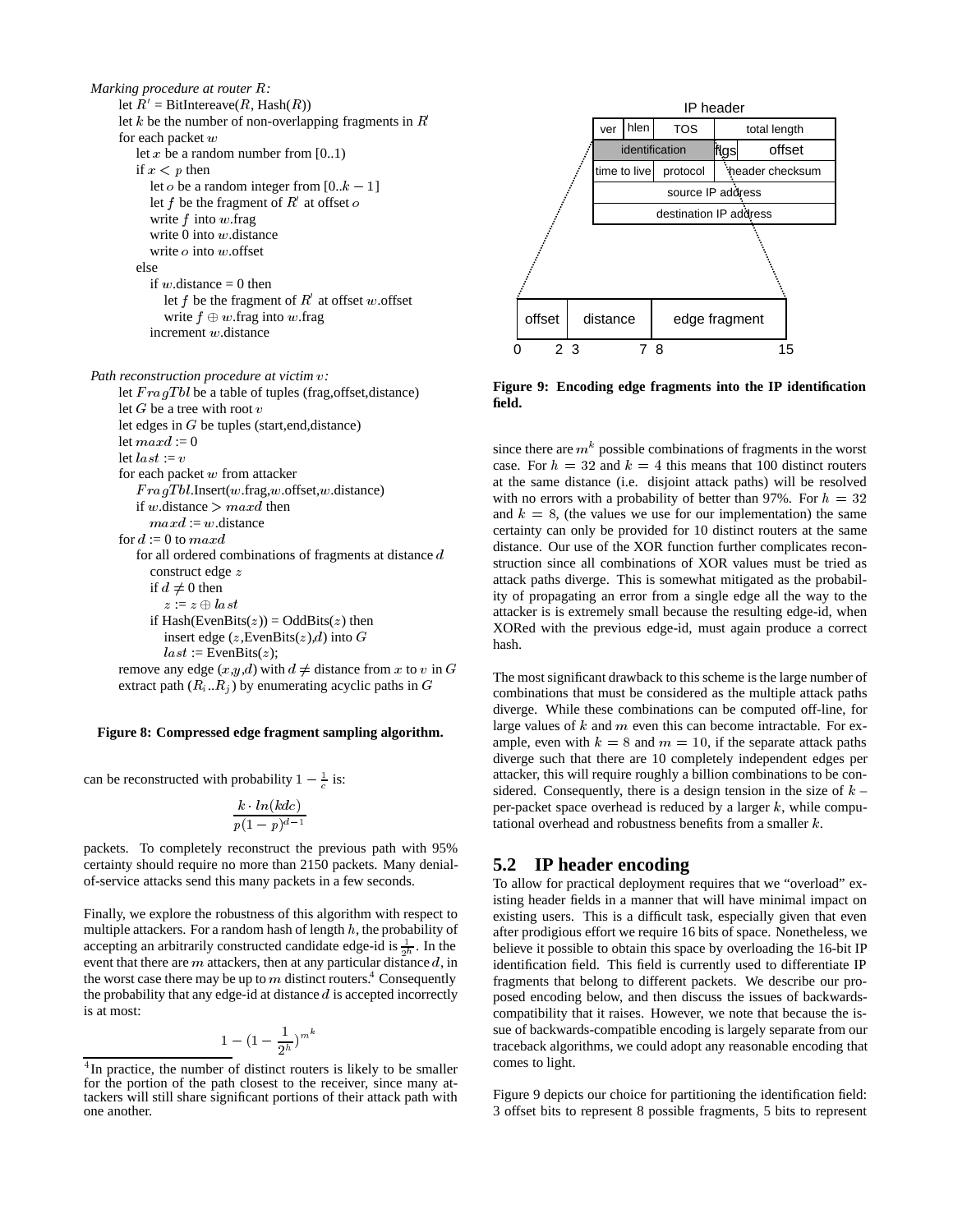the distance, and 8 bits for the edge fragment. We use a 32-bit hash, which doubles the size of each router address to 64 bits. This implies that 8 separate fragments are needed to represent each edge – each fragment indicated by a unique offset value. Finally, 5 bits is sufficient to represent 31 hops, which is more than almost all Internet paths  $[7, 42, 17]$ .<sup>5</sup>

The observant reader will note that this layout is chosen to allow the highest performance software implementation of our algorithm, which already had a low per-packet router overhead. In the common case, the only modification to the packet is to increment its distance field. Because of its alignment within the packet, this increment precisely offsets the required decrement of the time-to-live field implemented by each router [1]. Consequently, the header checksum *does not need to be altered at all* and the header manipulation overhead could be even lower than in current software-based routers – simply an addition to the distance field, a decrement to the TTL field, and a comparison to check if either has overflowed. In the worst case, our algorithm must read the IP identification field, lookup an edge fragment and XOR it, and fold the write-back into the existing checksum update procedure (a few ALU operations). Of course, for modern ASIC-based routers these optimizations are unnecessary.

As we reuse of the IP identification field, we must address issues of backwards-compatibility for IP fragment traffic. Ultimately, there is no perfect solution to this problem and we are forced to make compromises that disadvantage fragmented traffic. Fortunately, recent measurements suggest that less than 0.25% of packets are fragmented [40, 10]. Moreover, it has long been understood that network-layer fragmentation is detrimental to end-to-end performance [27] so modern network stacks implement automatic MTU discovery to prevent fragmentation regardless of the underlying media [30]. Consequently, we believe that our encoding will interoperate seamlessly with existing protocol implementations in the vast majority of cases.

However, there is a small but real fraction of legitimate traffic that is fragmented, and we wish to ensure that it is not affected by our modifications to the extent that this is possible. Normally if a packet is fragmented, its identification field is copied to each fragment so the receiver can faithfully reassemble the fragments into the original packet. Our marking procedure can violate this property in one of two ways: by writing different values into the identification fields of fragments from the same datagram or by writing the same values into the identification fields of fragments from different datagrams. These two problems present different challenges and have different solutions.

First, a datagram may be fragmented *upstream* from a marking router. If the fragment is subsequently marked and future fragments from the same datagram are not marked consistently then reassembly may fail or data may be corrupted. While the simplest solution to this problem is to simply not mark fragments, an adversary would quickly learn to evade traceback by exploiting this limitation. In fact, some current denial-of-service attacks already use IP fragments to exploit errors in host IP reassembly functions [12]. Instead, we propose an alternative marking mechanism for fragments. We use a separate marking probability,  $q$ , for fragments. When we



**Figure 10: Experimental results for number of packets needed to reconstruct paths of varying lengths. The marking probabil**ity,  $p$ , is set to  $\frac{1}{25}$ . Each path length result represents the results **of 1,000 independent simulation runs.**

decide to mark a fragment, we prepend a new ICMP "echo reply" header, along with the *full* edge data – truncating the tail of the packet. This ICMP packet is considered "marked" and its distance field is set to zero, thereby guaranteeing that the distance field reflects the number of edges traversed on the way to the victim. The packet is consequently "lost" from the standpoint of the receiver, but the edge information is delivered in a way that does not impact legacy hosts. Because we can use the full edge sampling algorithm,  $q$  can be more than an order of magnitude smaller than  $p$  and yet achieve the same convergence time. This solution increases the loss rate of fragmented flows somewhat (more substantially for longer paths) but preserves the integrity of the data in these flows.

A more insidious problem is presented by fragmentation that occurs *downstream* from a marking router. If a marked packet is fragmented, but one of the fragments is lost, then the remaining fragments may linger in the victim's reassembly buffer for an extended period [5]. Future packets marked by the same router can have the same IP identification value and consequently may be incorrectly reassembled with the previous fragments. One possibility is to leave this problem to be dealt with by higher layer checksums. However, not all higher layer protocols employ checksums, and in any case it is dangerous to rely on such checksums because they are typically designed only for low residual error rates. Another solution is to set the *Don't Fragment* flag on every marked packet. Along rare paths that require fragmentation, this solution will degrade communication between hosts not using MTU path discovery, and may filter marked packets if a reduced MTU edge is close to the victim, but it will never lead to data corruption.

### **5.3 Experience**

We have implemented the marking and reconstruction portions of our algorithm and have tested it using a simulator that creates random paths and originates attacks. In Figure 10 we graph the mean, median and 95th percentile for the number of packets required to reconstruct paths of varying lengths over 1,000 random test runs for each length value. We assume a marking probability of  $\frac{1}{25}$ . Note that while the convergence time is theoretically exponential in the path length, all three lines appear linear due to the finite path length and appropriate choice of marking probability.

We see that most paths can be resolved with between one and two

<sup>&</sup>lt;sup>5</sup>It is also reasonable to turn off marking on any routers that cannot be directly connected to an attacking host (e.g. core routers). This both reduces the convergence time, and increases the "reach" of the distance field.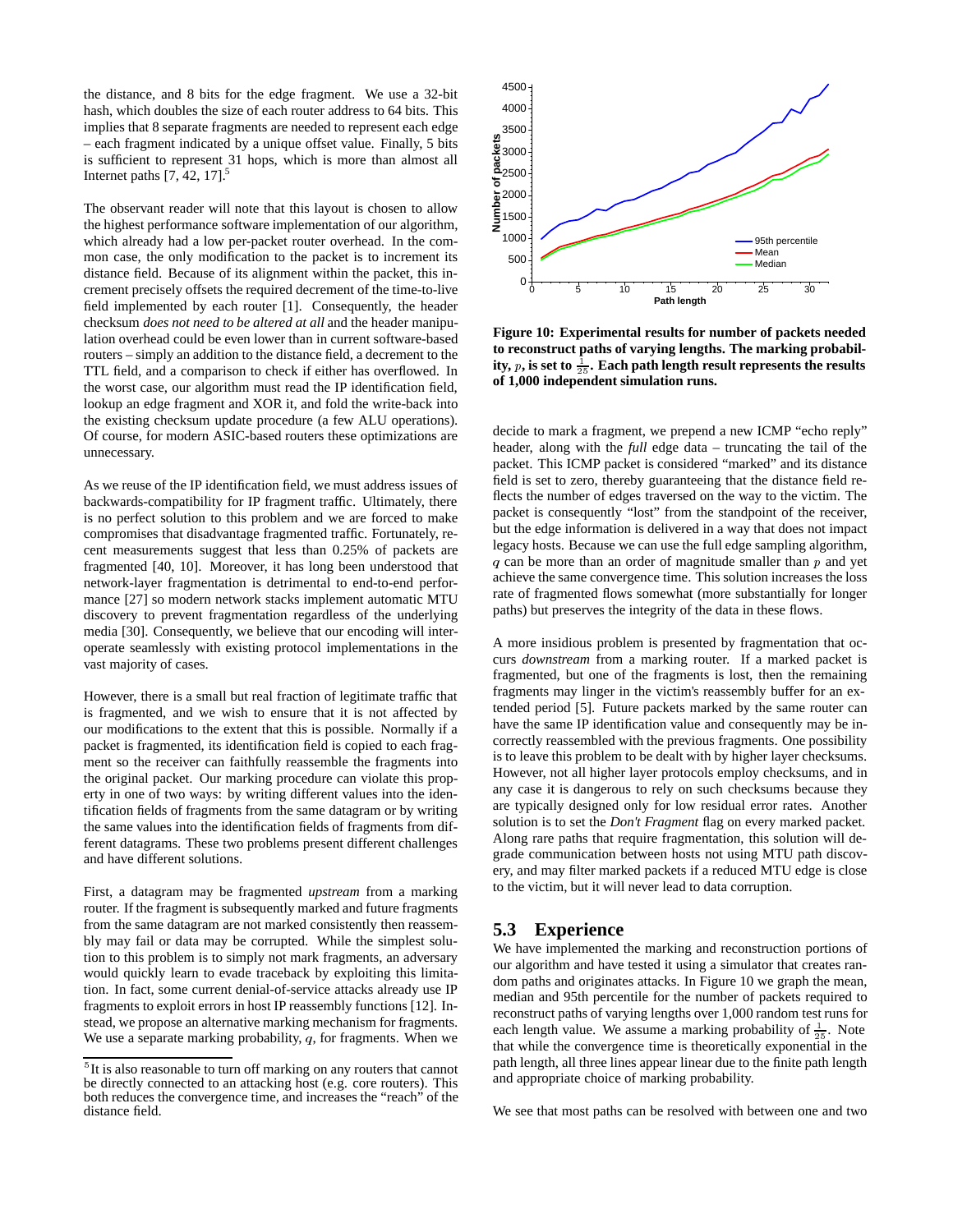thousand packets, and even the longest paths can be resolved with a very high likelihood within four thousand packets. To put these numbers in context, most flooding-style denial of service attacks send many hundreds or thousands of packets each second. The analytic bounds we described earlier are conservative, but in our experience they are no more than 30% higher than our experimental results.

# **6. LIMITATIONS AND FUTURE WORK**

There are still a number of limitations and loose ends in our approach. We discuss the most important of these here:

- backwards compatibility,
- distributed attacks,
- path validation, and
- approaches for determining the attack origin.

### **6.1 Backwards compatibility**

The IP header encoding as we have described it has several practical limitations. It negatively impacts users that require fragmented IP datagrams and is currently incompatible with parts of IPsec [28] (the Authentication Header provides cryptographic protection for the identification field and therefore the field cannot be safely modified by routers). These problems are hardly unique to traceback and are inherent limitations that come about from attempting to coexist with or co-opt protocol features that did not anticipate a new use. One way to address this issue, originally proposed by John Hawkinson, is to selectively enable traceback support in response to operational needs. A "request for traceback" from a particular network could be encoded as a BGP attribute in the network's route advertisement. Routers receiving such an advertisement would enable traceback support on packets destined for that network. Since a network requesting such support is presumably already suffering under an attack, any minor service degradation for fragmented or authenticated flows would be acceptable.

Finally, our scheme does not address implementation in IPv6, the proposed successor to IPv4, which does not have an identification field [18]. While we do not attempt to propose a complete encoding here, we believe that the same techniques we have proposed could also be employed within IPv6, perhaps by overloading the 24-bit *flow label* field (without any further modifications this would result in roughly a factor of three increase in the number of packets required to reconstruct a path).

### **6.2 Distributed attacks**

For large distributed attacks, the practical implementation we have described has serious limitations due to the difficulty in correctly grouping fragments together. Consequently, the probability of misattributing an edge, as well as the amount of state needed to evaluate this decision, increases very quickly with the fan-out of an attack. There is significant future work in designing alternative encoding methods that scale their robustness as they receive more data.

### **6.3 Path validation**

Some number of the packets sent by the attacker are unmarked by intervening routers. The victim cannot differentiate between these packets and genuine marked packets. Therefore an attacker could insert "fake" edges by carefully manipulating the identification fields in the packets it sends. While the distance field prevents an attacker from spoofing edges between it and the victim – what we call the *valid suffix* – nothing prevents the attacker from spoofing extra edges past the end of the true attack path.

There are several ways to identify the valid suffix within a path generated by the reconstruction procedure. With minimal knowledge of Internet topology one can differentiate between routers that belong to transit networks (e.g. ISPs) and those which belong to stub networks (e.g. enterprise networks). Generally speaking, a valid path will never enter a stub network and then continue into a transit network. Moreover, simple testing tools such as traceroute should enable a victim to determine if two networks do, in fact, connect. More advanced network maps [8, 23] can resolve this issue in an increasing number of cases.

A more general mechanism is to provide each router with a "secret" that is sent along with each marked packet (perhaps in the single unallocated bit in the IP flags field). When the victim wants to validate a router in the path, it contacts the associated network (possibly out of band, via telephone or e-mail) and obtains the secret used by the router at the time of the attack. To guard against replay, the secret can be time-varying and hashed with the packet contents. Since the attacker will not know the router's secret, they will not be able to include the proper bit in their forged edge-id fragments. By eliminating edge-ids for which the secret in their constituent fragments can not be validated, we can prune a candidate attack path to only include the valid suffix.

### **6.4 Attack origin detection**

While our IP-level traceback algorithm could be an important part of the solution for stopping denial-of-service attacks, it is by no means a complete solution. Our algorithm attempts to determine the approximate origin of attack traffic – in particular, the earliest traceback-capable router involved in forwarding attack traffic from the source that directly generated it. As mentioned earlier, there are a number of reasons why this may differ from the true source of the attack: attackers can hide their true identities by "laundering" attacks through third parties, either indirectly (e.g. smurf attacks [13] or DNS reflectors [15]) or directly via compromised "stepping stone" machines or IP-in-IP tunnels. While there is ongoing work on following attackers through intermediate hosts [45, 39], there are still significant challenges in developing a generally applicable and universally deployable solution to this problem. One interesting possibility enabled by the packet marking approach is to extend traceback across "laundering points". For example, identifying marks could be copied from a DNS request packet into the associated DNS reply, thereby allowing the victim to trace the full causal path.

Even in absence of such "laundering", our approach does not reveal the actual host originating the attack. Moreover, since hosts can forge both their IP source address and MAC address the origin of a packet may never be explicitly visible. On shared media such as FDDI rings, this problem can only be solved by explicit testing. However, on point-to-point media, the input port a packet arrives on is frequently enough to determine its true origin. On other media, there may be a MAC address, cell number, channel, or other hint that would help to locate the attack origin. In principle, our algorithm could be modified to report this information by occasionally marking packets with a special edge-id representing a link between the router and the input port on which the packet arrived (or other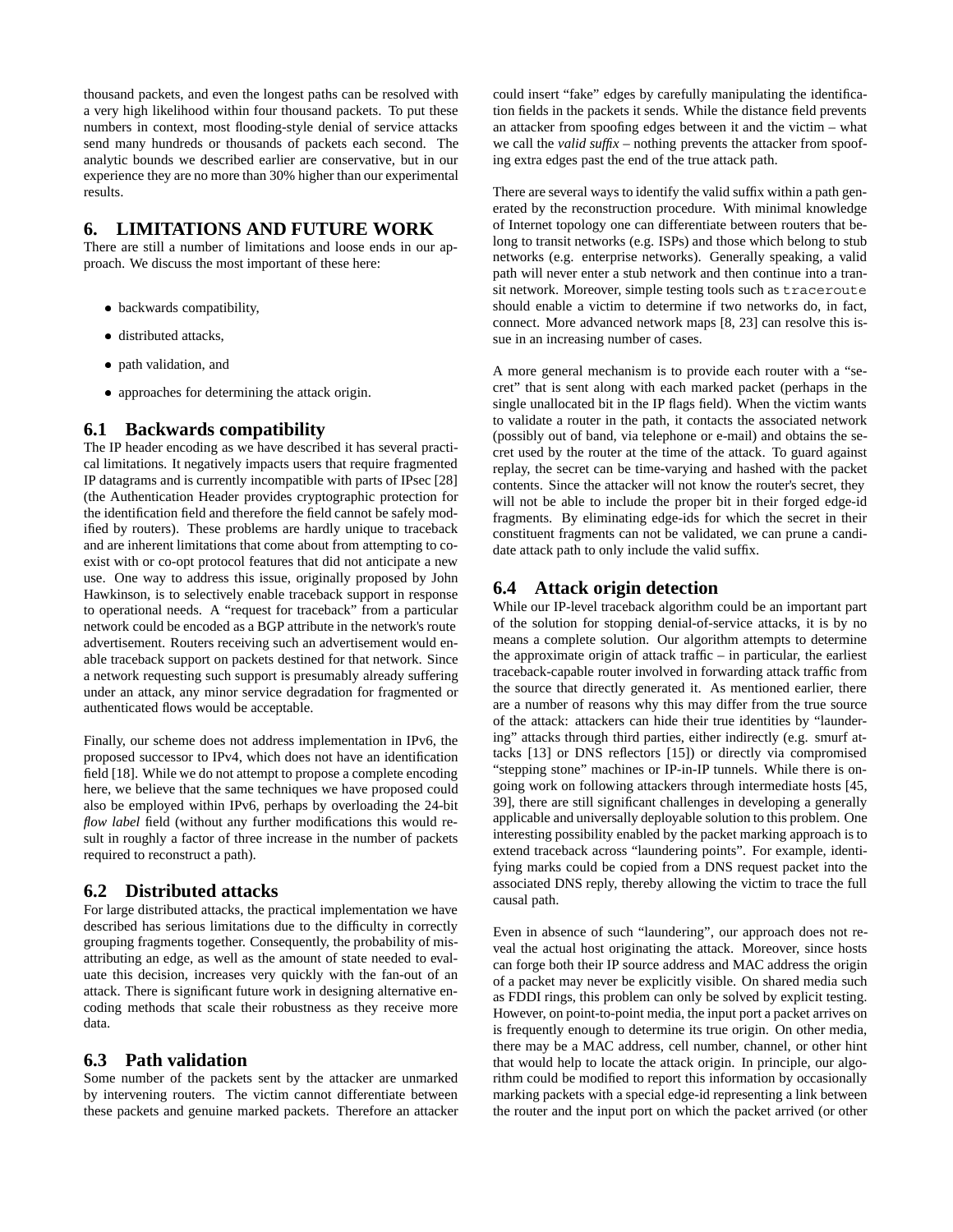"hint" information). We have not explored the design of such a feature in any depth.

Finally, traceback is only effective at finding the source of *attack traffic*, not necessarily the *attacker* themselves. Stopping an attack may be sufficient to eliminate an immediate problem, but long term disincentives may require a legal remedy and therefore the forensic means to determine an attacker's identity. Even with perfect traceback support, unambiguously identifying a sufficiently skilled and paranoid attacker is likely to require cooperation from law enforcement and telecommunications organizations.

### **7. CONCLUSION**

In this paper we have argued that denial-of-service attacks motivate the development of improved traceback capabilities and we have explored traceback algorithms based on packet marking in the network. We have shown that this class of algorithm, best embodied in *edge sampling*, can enable efficient and robust multi-party traceback that can be incrementally deployed and efficiently implemented. As well, we have developed variant algorithms that sacrifice convergence time and robustness for reduced per-packet space requirements. Finally, we have suggested one potential deployment strategy using such an algorithm based on overloading existing IP header fields and we have demonstrated that this implementation is capable of fully tracing an attack after having received only a few thousand packets. We believe our solution represents a valuable first step towards an automated network-wide traceback facility. Several areas remain to be addressed in future work, such as the combination of widely distributed attacks and points of indirection such as reflectors.

### **Acknowledgments**

This paper has benefited from conversations with many different people – far more than can be acknowledged completely here. Still we would like to particularly thank Bill Cheswick and Hal Burch for early access to their work in this area, Sean McCreary and KC Claffy for access to their packet trace data, Alec Wolman for help with jgraph, Przemek Pardyak, Mike Swift, Neil Spring, Gretta Bartels, Robert Grimm and Geoff Voelker for commenting on early drafts of the paper, and constructive feedback from John Hawkinson, Robert Stone, Jeff Mogul, Robert Moskowitz, Greg Minshall, Tony Li, Curtis Villamizar, Steve Corbato, and countless others. Finally, we thank both the anonymous reviewers and our shepherds, Vern Paxson and Craig Partridge, for their efforts.

### **8. REFERENCES**

- [1] F. Baker. Requirements for IP Version 4 Routers. RFC 1812, June 1995.
- [2] G. Banga, P. Druschel, and J. Mogul. Resource Containers: A New Facility for Resource Management in Server Systems. In *Proceedings of the 1999 USENIX/ACM Symposium on Operating System Design and Implementation*, pages 45–58, Feb. 1999.
- [3] S. M. Bellovin. Security Problems in the TCP/IP Protocol Suite. *ACM Computer Communications Review*, 19(2):32–48, Apr. 1989.
- [4] S. M. Bellovin. ICMP Traceback Messages. Internet Draft: draft-bellovin-itrace-00.txt, Mar. 2000.
- [5] R. Braden. Requirements for Internet Hosts Communication Layers. RFC 1122, Oct. 1989.
- [6] H. Burch and B. Cheswick. Tracing Anonymous Packets to Their Approximate Source. Unpublished paper, Dec. 1999.
- [7] R. L. Carter and M. E. Crovella. Dynamic Server Selection Using Dynamic Path Characterization in Wide-Area Networks. In *Proceedings of the 1997 IEEE INFOCOM Conference*, Kobe, Japan, Apr. 1997.
- [8] B. Cheswick and H. Burch. Internet Mapping Project. http://cm.bell-labs.com/who/ches/map/ index.html, 2000.
- [9] Cisco Systems. Configuring TCP Intercept (Prevent Denial-of-Service Attacks). Cisco IOS Documentation, Dec. 1997.
- [10] K. Claffy and S. McCreary. Sampled Measurements from June 1999 to December 1999 at the AMES Inter-exchange Point. Personal Communication, Jan. 2000.
- [11] Computer Emergency Response Team. CERT Advisory CA-96.26 Denial-of-Service Attack via pings. http://www.cert.org/advisories/CA-96.26. ping.html, Dec. 1996.
- [12] Computer Emergency Response Team. CERT Advisory CA-97.28 IP Denial-of-Service Attacks. http://www. cert.org/advisories/CA-97.28.smurf.html, Dec. 1997.
- [13] Computer Emergency Response Team. CERT Advisory CA-98.01 "smurf" IP Denial-of-Service Attacks. http://www.cert.org/advisories/CA-98.01. smurf.html, Jan. 1998.
- [14] Computer Emergency Response Team. CERT Advisory CA-2000-01 Denial-of-Service Developments. http:// www.cert.org/advisories/CA-2000-01.html, Jan. 2000.
- [15] Computer Emergency Response Team. CERT Incident Note IN-2000-04 Denial-of-Service Attacks using Nameservers. http://www.cert.org/incident\_notes/ IN-200-04.html, Apr. 2000.
- [16] Computer Security Institute and Federal Bureau of Investigation. 1999 CSI/FBI Computer Crime and Security Survey. Computer Security Institute publication, Mar. 1999.
- [17] Cooperative Associationfor Internet Data Analysis. Skitter Analysis. http: //www.caida.org/Tools/Skitter/Summary/, 2000.
- [18] S. Deering. Internet protocol, version 6 (ipv6). RFC 2460, Dec. 1998.
- [19] W. Feller. *An Introduction to Probability Theory and Its Applications (2nd edition)*, volume 1. Wiley and Sons, 1966.
- [20] P. Ferguson and D. Senie. Network Ingress Filtering: Defeating Denial of Service Attacks Which Employ IP Source Address Spoofing. RFC 2267, Jan. 1998.
- [21] J. Glave. Smurfing Cripples ISPs. Wired Technolgy News: (http://www.wired.com/news/news/ technology/story/9506.html), Jan. 1998.